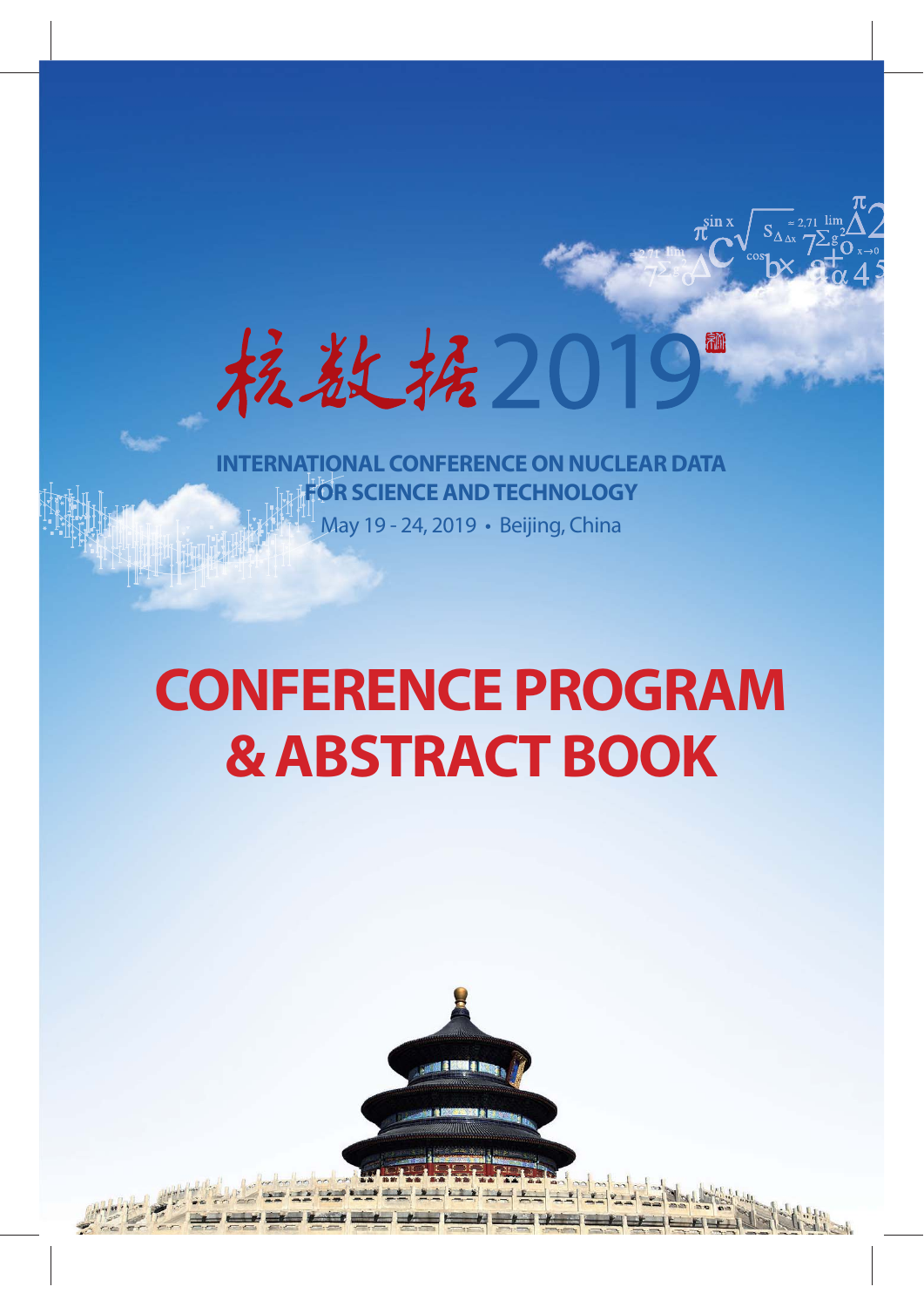| Tue May 21   |                  | 14:00-17:50<br><b>Room 305</b>                                                                                                                                       |
|--------------|------------------|----------------------------------------------------------------------------------------------------------------------------------------------------------------------|
|              |                  | Topic Track: Nuclear Data Application                                                                                                                                |
|              |                  | Session Title: Application in Nuclear Reactor 3                                                                                                                      |
|              |                  | Chair: Tamara Korbut                                                                                                                                                 |
| 14:00        | 1158             | A New Reference Database for Beta-delayed Neutron Data for Applications                                                                                              |
|              |                  | / Paraskevi Dimitriou (International Atomic Energy Agency, On behalf of the<br>IAEA CRP, Austria)                                                                    |
| 14:30        | R <sub>159</sub> | On-the-fly Temperature-dependent Cross Section Treatment Under Extreme                                                                                               |
|              |                  | <b>Conditions in RMC Code</b> / Lei Zheng (Department of Engineering Physics,<br>Tsinghua Uni., China)                                                               |
| 14:50        | R <sub>160</sub> | Evolution of the Importance of Neutron-induced Reactions Along the Cycle<br>of An LFR / Pablo Romojaro (CIEMAT, Spain)                                               |
| 15:10        | R <sub>161</sub> | Benchmarking the New ENDF/B-VIII.0 Nuclear Data Library for OECD/NEA                                                                                                 |
|              |                  | Medium 1000 MWth Sodium-cooled Fast Reactor / Donny Hartanto (Uni. of                                                                                                |
|              |                  | Sharjah, UAE, United Arab Emirates)                                                                                                                                  |
| 15:30        | R <sub>162</sub> | Measurement of Temperature-dependent Thermal Neutron Spectrum in                                                                                                     |
|              |                  | CaH2 Moderator Material for Space Reactor Using TOF Method / Jaehong<br>Lee (Ins. for Intergrated Radiation and Nuclear Science, Kyoto Unversity, Japan)             |
| 15:50        |                  | <b>Break</b>                                                                                                                                                         |
|              |                  | Topic Track: Nuclear Data Application                                                                                                                                |
|              |                  | Session Title: Application in Nuclear Reactor 4                                                                                                                      |
|              |                  | Chair: Ping Liu                                                                                                                                                      |
| 16:10        | R <sub>163</sub> | Production and Verification of the Compressed Depletion Data Library for                                                                                             |
|              |                  | <b>Neutronic Analysis</b> / Yunfei Zhang (Harbin Engineering Uni., China)                                                                                            |
| <b>16:30</b> | <b>R164</b>      | Benchmarking the New ENDF/B-VIII.0 Nuclear Data Library for the First                                                                                                |
|              |                  | <b>Core of Indonesian Multipurpose Research Reactor (RSG-GAS)</b> / Donny Har-                                                                                       |
|              |                  | tanto (Uni. of Sharjah, UAE, United Arab Emirates)                                                                                                                   |
| <b>16:50</b> | <b>R165</b>      | <b>Nuclear Data Sensitivity and Uncertainty Analyses on the First Core Criticality</b><br>of the RSG Gas Multipurpose Research Reactor / Peng Hong Liem (Tokyo City) |
|              |                  | Uni., Japan)                                                                                                                                                         |
| 17:10        | R <sub>166</sub> | On the Impact of Nuclear Data Uncertainties on LWR Neutron Dosimetry                                                                                                 |
|              |                  | <b>Assessments</b> / Dimitri Rochman (Paul Scherrer Institut, Switzerland) / Speaker:                                                                                |
|              |                  | Erwin Alhassan                                                                                                                                                       |
| 17:30        | R <sub>167</sub> | Nuclear Data Sensitivity Analysis and Uncertainty Propagation in the KYADJ                                                                                           |
|              |                  | <b>Whole-core Transport Code / Qu Wu (Nuclear Power Ins. of China)</b>                                                                                               |



15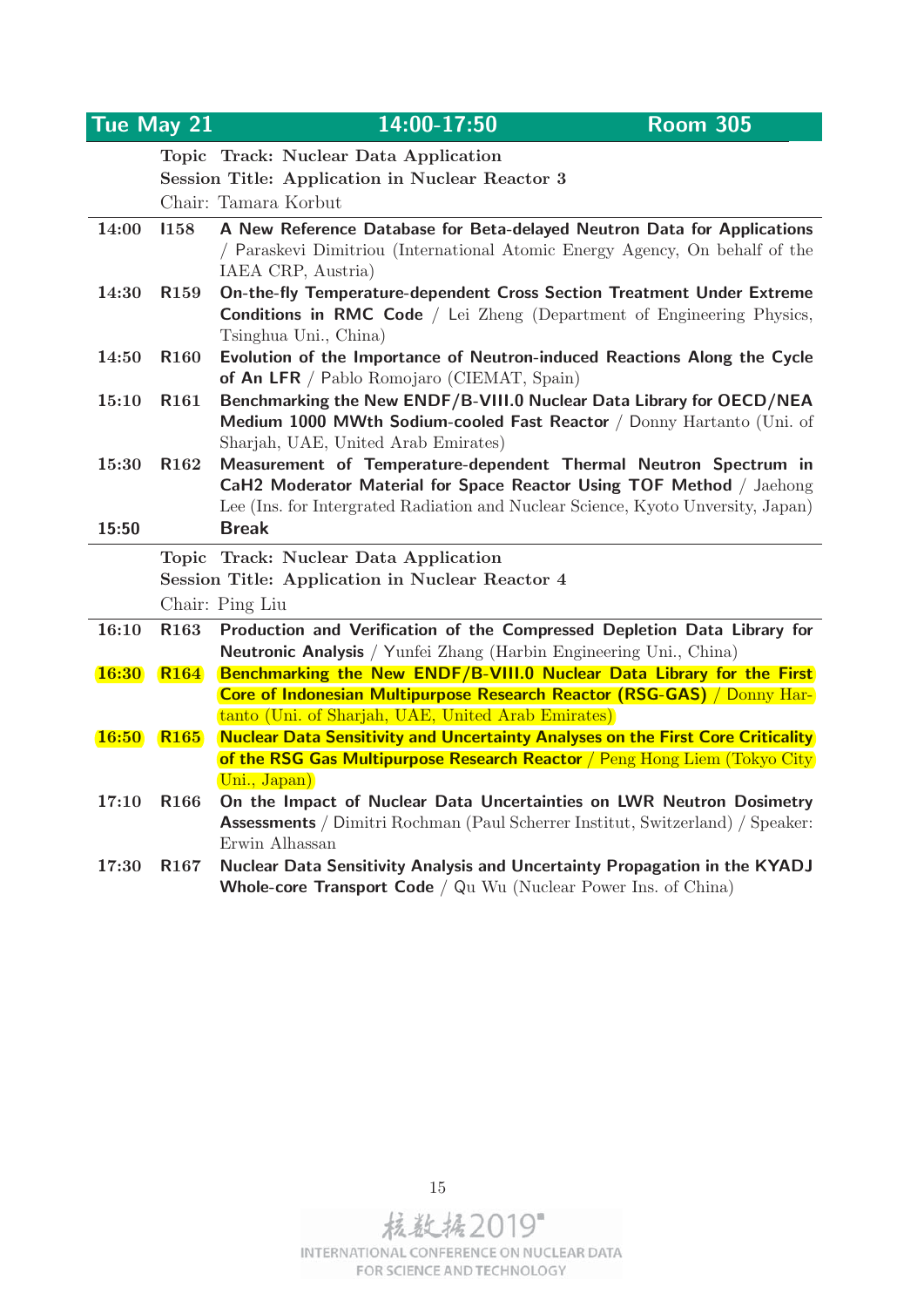## R161 **Benchmarking the New ENDF/B-VIII.0 Nuclear Data Library for OECD/NEA Medium 1000 MWth Sodium-cooled Fast Reactor**

Donny Hartanto<sup>1</sup>, Bassam Khuwaileh<sup>1</sup>, Peng Hong Liem<sup>2,3</sup>

- 1. University of Sharjah, UAE
- 2. Tokyo City University (TCU), Japan
- 3. Nippon Advanced Information Service (NAIS Co., Inc.), Japan

This paper presents the benchmark evaluation of the new ENDF/B-VIII.0 nuclear library for the OECD/NEA Medium 1000 MWth Sodium-cooled Fast Reactor (SFR). There are 2 SFR cores: metallic fueled (MET-1000) and oxide fueled (MOX-1000). The continuous-energy Monte Carlo codes Serpent 2 will be used as the calculation tools. Several nuclear libraries such as ENDF/B-VII.1 and JENDL-4.0 will be included to be compared with the newest ENDF/B-VIII.0. The evaluated parameters are k-eff, beta-eff, sodium void reactivity ( $\triangle\rho$ Na), Doppler constant ( $\triangle\rho$ Doppler), control rod worth ( $\triangle\rho$ CR), and radial power distribution.

## R162 **Measurement of Temperature-dependent Thermal Neutron Spectrum in CaH2 Moderator Material for Space Reactor Using TOF Method**

Jaehong Lee<sup>1</sup>, Tadafumi Sano<sup>1</sup>, Jun-ichi Hori<sup>1</sup>, Rei Kimura<sup>2</sup>, Takayuki Sako<sup>2</sup>, Akira Yamada<sup>2</sup>, Jun Nishiyama<sup>3</sup>

- 1. Institute for Intergrated Radiation and Nuclear Science, Kyoto Unversity
- 2. Toshiba Energy Systems & Solutions

3. Laboratory for Advanced Nuclear Energy, Institute of Innovative Research, Tokyo Institute of Technology

In order to power the space exploration such as human missions to the moon and Mars, the small hightemperature nuclear reactor using a solid moderator has been proposed as a space power system. As a solid moderator, the calcium-hydride (CaH2) having a high melting point, 816 ◦C, is suggested for the high-temperature operation.

Because neutronics characteristics is changed by the increase of temperature, the reactivity of the CaH2 moderated space reactor is greatly contributed to the temperature-dependent thermal neutron spectrum in the moderator. Nevertheless, the evaluated nuclear data and experimental data of the CaH2 is not satisfied in quality and quantity. Therefore, in order to accurately design the reactor, it is necessary to experimentally confirm the temperature-dependent thermal neutron spectrum in the CaH2.

In the present study, we have focused on the measurement of the temperature-dependent thermal neutron spectrum in the CaH2. To obtain the temperature-dependent thermal neutron spectrum, we have carried out the neutron scattering experiment using the time-of-flight (TOF) method at the Kyoto University Institute for Integrated Radiation and Nuclear Science - Linear Accelerator (KURNS-LINAC). In present experiment, we raised the temperature of the CaH2 from a room temperature to 500 ◦C, and obtained the change of the thermal neutron spectrum for the increase of temperature.

The obtained temperature-dependent thermal neutron spectrum in the CaH2 is compared with the calculated result using the Monte-Carlo simulation with JENDL-4.0.



99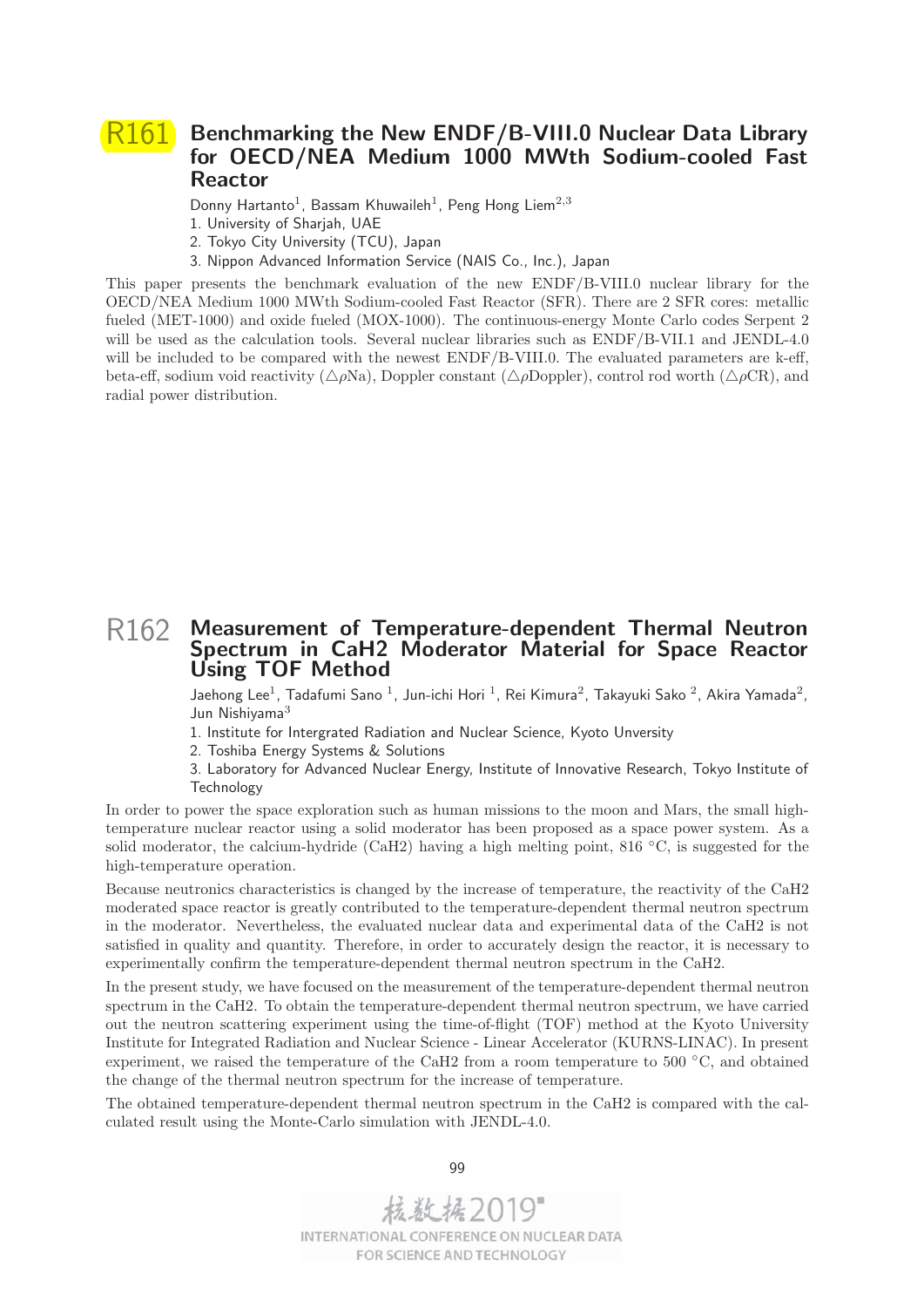#### R163 **Production and Verification of the Compressed Depletion Data Library for Neutronic Analysis**

Yunfei Zhang, Qian Zhang, Qiang Zhao Harbin Engineering University

The depletion calculation based on the explicit depletion library can accurately describe the revolution of reactor composition, However, it requests large computing cost in reactor physics calculation. In this paper, a high-fidelity compression depletion library is produced based on quantitative significance analysis. In PWR problem, the effects of each unit compression operation on neutron absorption, neutron output, and target nuclide nuclear number density are investigated. For the compressed library, a series of benchmark problems are used to verification. The results show that the simplified library can significantly reduce the burn-up chain scale and save computing resources, while meeting the calculation accuracy requirement.

## R164 **Benchmarking the New ENDF/B-VIII.0 Nuclear Data Library for the First Core of Indonesian Multipurpose Research Reactor (RSG-GAS)**

Donny Hartanto<sup>1</sup>, Victor Gillette<sup>1</sup>, Tagor M. Sembiring<sup>2</sup>, Peng Hong Liem<sup>3</sup>, <sup>4</sup>

- 1. University of Sharjah, UAE
- 2. National Nuclear Energy Agency (BATAN), Indonesia
- 3. Tokyo City University (TCU), Japan
- 4. Nippon Advanced Information Service (NAIS Co., Inc.), Japan

The Indonesian Multipurpose Research Reactor namely Reaktor Serba Guna G.A. Siwabessy (RSG GAS) is a 30 MWth (max.) pool-type reactor loaded with plate-type low-enriched uranium fuel, using light water as coolant and moderator, and beryllium as reflector. The benchmark of the 1st criticality core of RSG GAS using different nuclear data libraries such as JENDL-4.0, JENDL-3.3, ENDF/B-VII.0, and JEFF-3.1 have been performed in the previous work and compared with the experiment result. In this work, the newly released ENDF/B-VIII.0 neutron reaction and thermal neutron scattering libraries will be used and the important neutronics parameters such as multiplication factor, kinetics parameters, and fission reaction rate will be calculated using Monte Carlo code MCNP6.2 and compared against the previous work and the experiment result.

100

核数据2019 INTERNATIONAL CONFERENCE ON NUCLEAR DATA FOR SCIENCE AND TECHNOLOGY